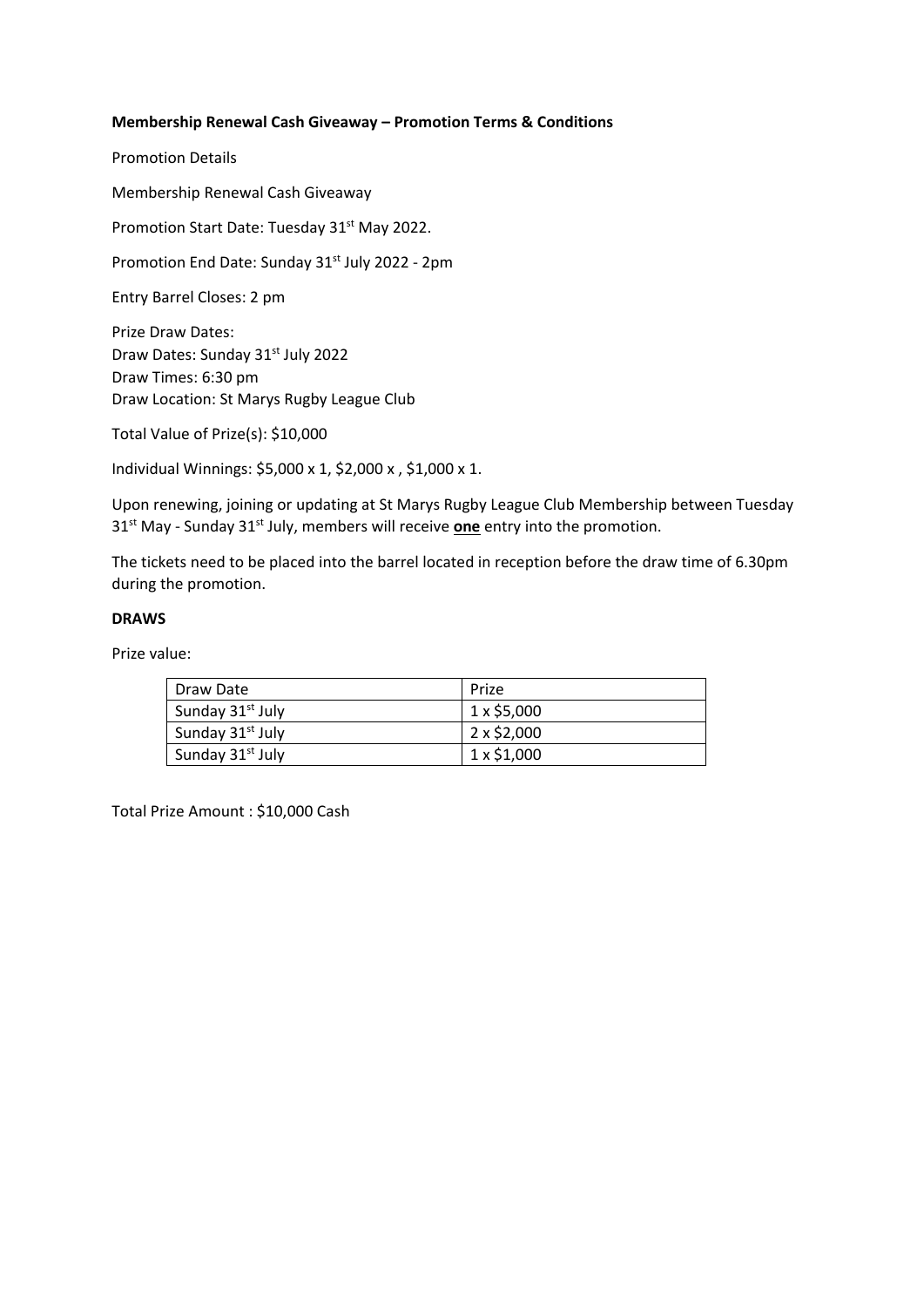## **HOW TO ENTER**

Members must renew, join or update their current St Marys Rugby League Club Members card to receive one entry into the draw. Members must do so between Tuesday 31st May to Sunday 31<sup>s</sup> July 2022 by 2pm.

Entry tickets are issued automatically from the printers attached to the reception till.

Tickets will be issued based on ONE per member.

Limit of one entry per person.

Patrons will be issued with an entry ticket & are required to place their ticket in the barrel located in reception for their chance to win.

All tickets will stay in the barrel until Sunday 31<sup>s</sup> July 2022.

Members can enter one time only and can be drawn out only once to win.

Members who renew, join or update their membership card after 2pm Sunday 31<sup>st</sup> July are not eligible for entry into the final prize draw on Sunday  $31<sup>st</sup>$  July 2022.

Winners will be announced over the PA systems. The member must be present at the time of the draw to claim their prize.

#### **Draws:**

The barrel will be wheeled to the members lounge at 6.30pm on Sunday  $31<sup>s</sup>$  July 2022 and will be drawn the members' lounge.

#### **General**

1. The Membership Renewal Cash Giveaway is for members of St Marys Rugby League Club that meet the above 'How to Enter' criteria.

2. By participating, entrants agree to be bound by these terms and conditions.

3. The promotion is open to St Marys Rugby League Club members who have placed their ticket into the appropriate entry barrel.

4. Tickets will be considered null and void if placed into the incorrect entry barrel. Lost or stolen tickets will not printed.

5. Any tickets in the promotion entry barrel other than the 'Renewal Cash Giveaway' will

be considered null and void but their drawing will be recorded to ensure transparency.

6. Members must be aged 18 years or over.

8. St Marys Rugby League Club Board of Directors, Management, Staff who have been associated with the club for any time since the commencement of the promotion, are not eligible to claim

any prizes on offer. Guests of members and visitors are also not eligible to enter this

promotion.

9. Contractors of St Marys Rugby League Club, are not eligible to enter the promotion.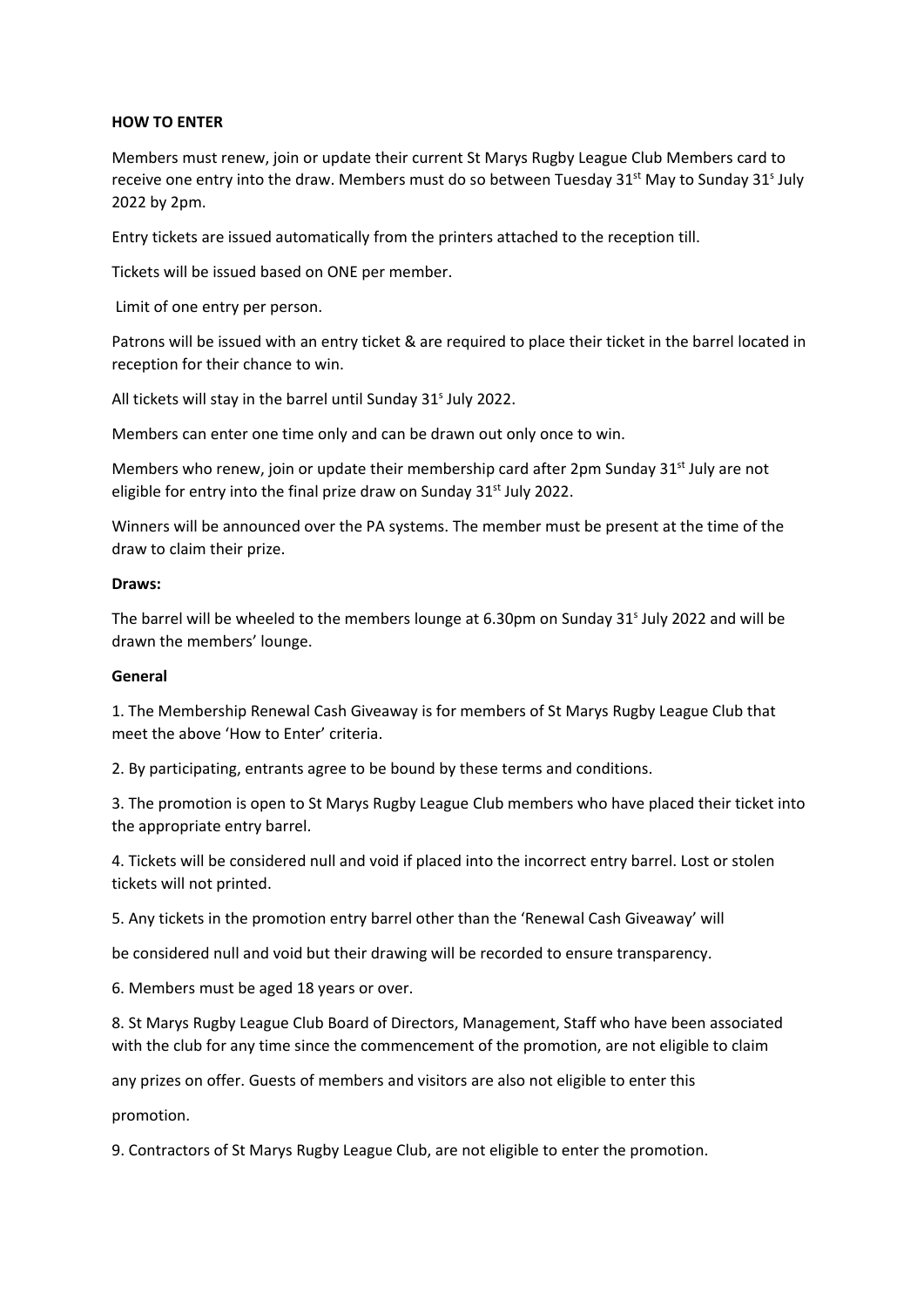10. The Club collects personal information in order to conduct the Promotion and may, for this purpose, disclose such information to third parties, including but no limited to agents, contractors, service providers, prize suppliers and, as required, to Australian regulatory authorities. Entry is conditional on providing this information. Entrants should direct any request to access, update or correct information to the Club. All entries become the property of the Club.

11. If there is a dispute as to the identity of an entrant, the Club reserves the right, in its sole discretion, to determine the identity of the entrant.

12. If this promotion is interfered within any way or is not capable of being conducted as reasonably anticipated due to any reason beyond the reasonable control of the Club, the Club reserves the right, in its sole discretion, to the fullest extent permitted by law (a) to disqualify any entrant; or (b) subject to any written directions from a regulatory authority, to modify, suspend, terminate, or cancel the promotion, as appropriate.

13. Entrant's consent to the Promoter using their name, image and/or voice in the event that they are a winner in any media for an unlimited period of time without remuneration for the purpose of promoting this promotion (including any outcome) and/or promoting any products manufactured, distributed and/or supplied by the Promoter. If the entrant does not want their name and photo to be published the Club must be advised of this in writing addressed to the Group Membership and Loyalty Manager, care of the Club.

14. The prize cannot be transferred to another member.

15. Except for any liability that cannot be excluded by law, the Club (including its officers, employees and agents) exclude all liability (including negligence), for any personal injury; or any loss or damage (including loss of opportunity); whether direct, indirect, special or consequential, arising in any way out of the Promotion, including, but not limited to, where arising out of the following: (a) any technical difficulties or equipment malfunction (whether or not under the Club's control); (b) any theft, unauthorized access or third party interference; (c) any entry or prize claim that is late, lost, altered, damaged or misdirected (whether or not after their receipt by the Club) due to any reason beyond the reasonable control of the Club; (d) any variation in prize value to that stated in these Terms and Conditions; (e) any tax liability incurred by a winner or entrant; or (f) use of a prize. 16. Information on how to enter and prizes form part of these Terms and Conditions.